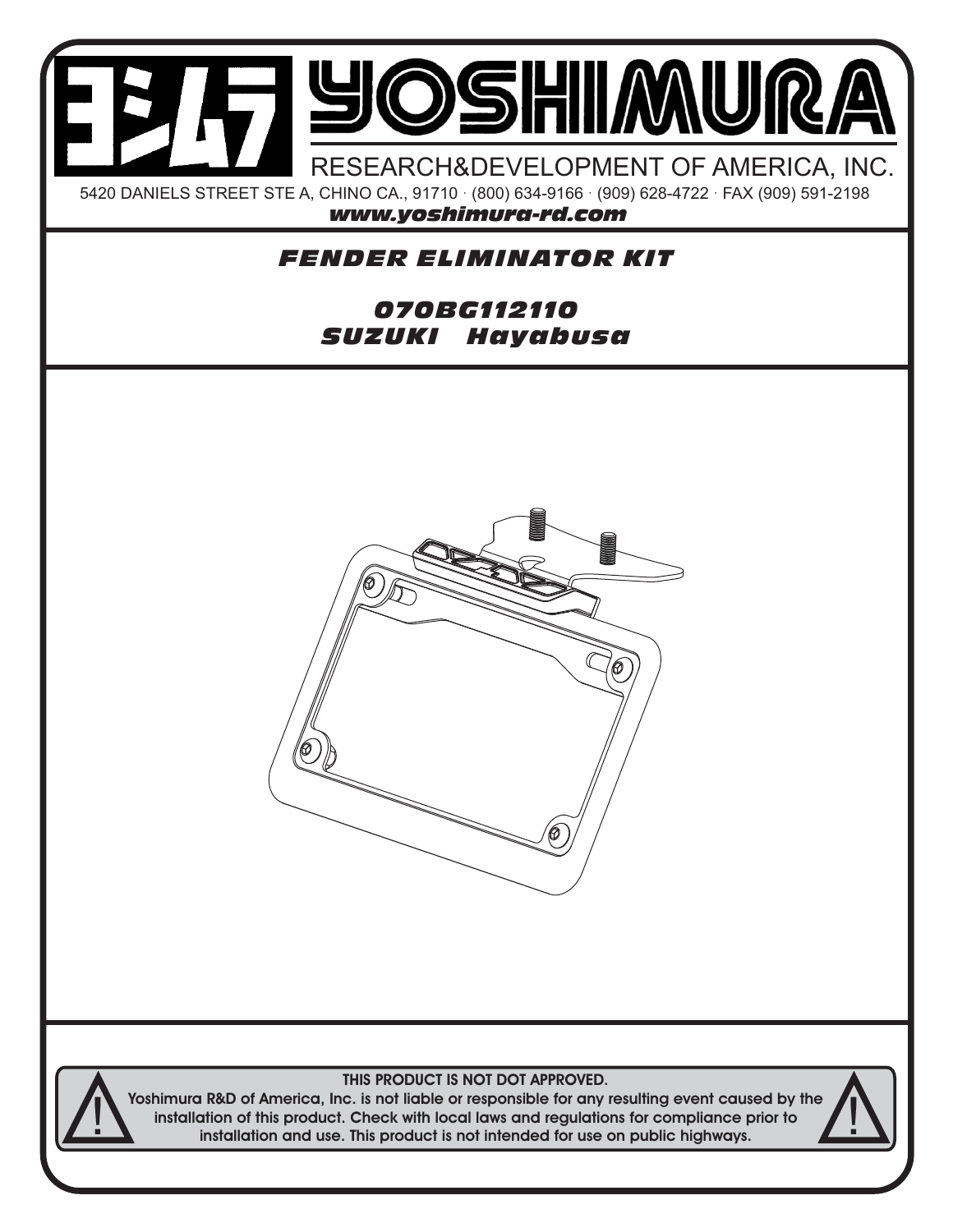

| No.   | <b>Item</b>         | <b>Description</b>               | Qty.           |
|-------|---------------------|----------------------------------|----------------|
| 1     | 11211-FEBKT         | <b>Fender Eliminator Bracket</b> | 1              |
| 2     | 070BG-LH-K1         | LED License Plate Light          | 1              |
| 3     | 070BG-LPF           | License Plate Frame              | 1              |
| 4     | M6X14BHS            | 6mm x 14mm Button Head Screw     | 4              |
| 5     | M6X12BHS            | 6mm x 12mm Button Head Screw     | 2              |
| 6     | M4X6BHS             | 4mm x 6mm Button Head Screw      | $\mathfrak{p}$ |
| 7     | 6MMWASHER           | 6mm Flat Washer                  | 4              |
| 8     | 6MMLN               | 6mm Nylon Lock Nut               | 4              |
| $***$ | <b>BN-SSS-22-18</b> | <b>Solder Shrink Connectors</b>  | $\mathfrak{p}$ |
| $***$ | 17100               | <b>Sticker Sheet</b>             |                |

\*\* Not shown in diagram